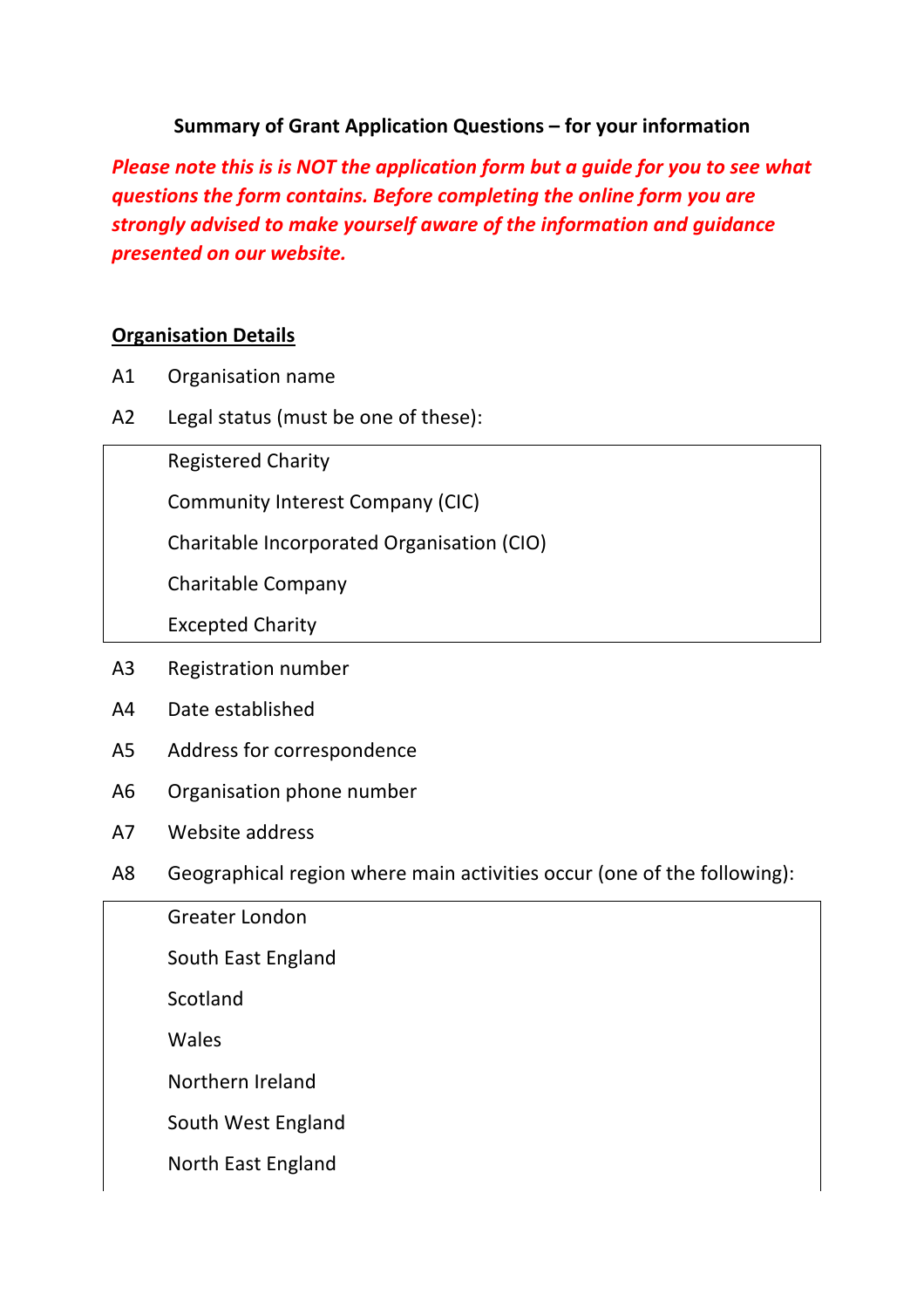North West England Yorkshire and The Humber East Midlands West Midlands East of England

# **Contact details**

- B1 First name
- B2 Last name
- B3 Position within organisation/job title
- B4 Tel
- B5 Email

#### **About the Organisation**

- C1 Objectives of organisation as stated in your governing document
- C2 How many Trustees/Directors are on your Board
- C3 How many staff do you employ (full-time equivalent)
- C4 How many volunteers are active at present
- C5 Which of the following policies do you have (drop down list to comprise):

| Safeguarding                |
|-----------------------------|
|                             |
| <b>Financial Procedures</b> |
| Health & Safety             |
| Equalities                  |

- C6 Your Public Liability Insurance please state the Policy Number
- C7 Please state any Quality Marks or formal accreditation that your organisation holds
- C8 Have you been funded by Hilden before (yes/no)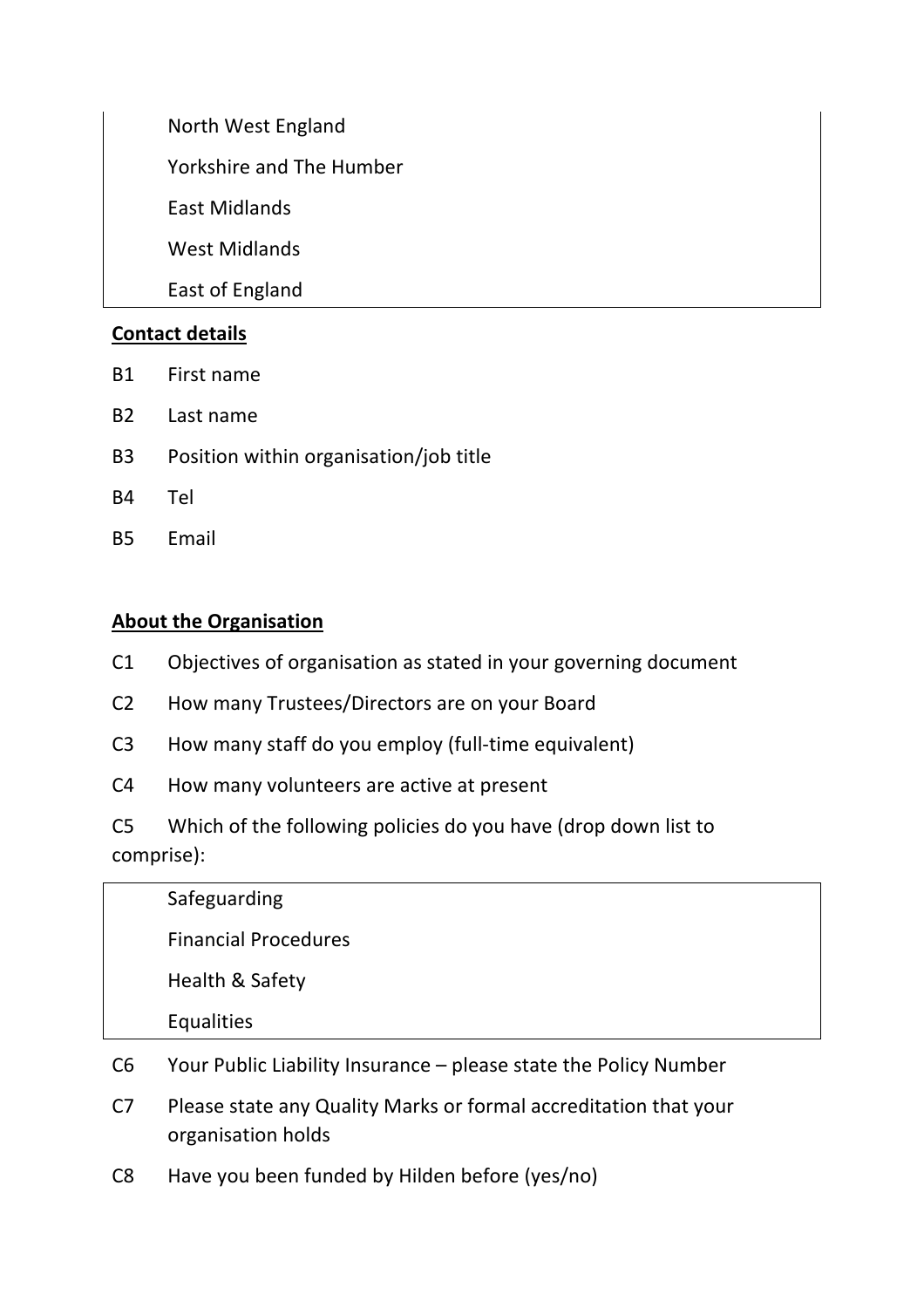C9 If yes, please state most recent funding:

When: MM/YYYY

Amount: £

#### **Funding request**

D1 Which programme are you applying for (choose one of the following):

| Asylum Seekers/Refugees |
|-------------------------|
| <b>Penal Affairs</b>    |

D2 How much are you applying for (year 1 and year 2)

Year 1: £……..

Year 2: £…….

Total: £……..

D3 What type of funding are you applying for (choose one of the following):

| Unrestricted |
|--------------|
| Core         |
| Project      |

- D4 Describe the purpose of your funding request in one sentence of no more than 15 words – "We are applying for funding to..."
- D5 When would the funding start (MM/YYYY)
- D6 Please describe in more detail what you wish the grant to support and why it is needed (max 300 words)
- D7 Why are you the right organisation to do this work (max 150 words)
- D8 Please outline three main differences (outcomes) the funding will support
- D9 How do you ensure your work is as inclusive as possible, including for Disabled people (max 150 words)
- D10 If your request is for Project funding please outline where the grant would be spent: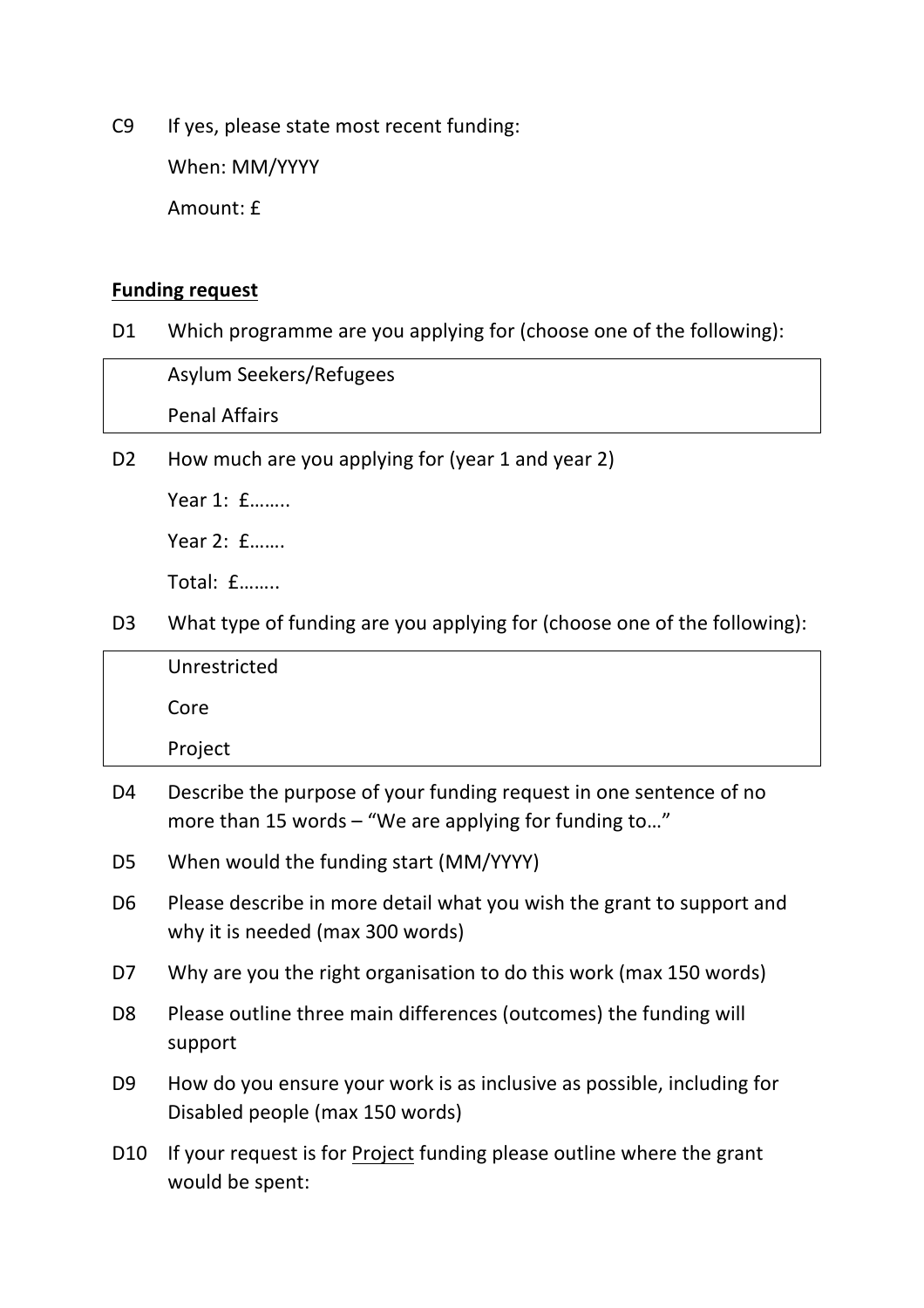Project salaries/staffing: £

Venue hire/fees: £

Equipment: £

Management/Admin: £

- D11 Who will be the main beneficiaries of this funding (max 50 words)
- D12 How many people will directly benefit from this funding per year
- D13 We want to support organisations where people with lived experience of the issues you address are actively involved in the planning and delivery of your work – please describe how you might be achieving this (max 150 words)

Supporting documents which need to be provided

- E1 Latest, fully signed, accounts
- E2 Safeguarding and Equalities Policies
- E3 Copy of your constitution or governing document and which contains your dissolution clause

## *NB – Your Data*

*The Fund obtains and uses information, including personal data, as part of the process of assessing grant applications and monitoring the use of grants. We will not sell this data but may share this information with relevant third parties including other funders, our external consultants and external auditors, police and regulatory bodies for the purpose of determining, preventing or detecting crime; or ensuring that no organisation is receiving duplicate funding; or the validation of contracts; or where this is otherwise required by law. Please see our website for fuller information on our Data Protection Policy.*